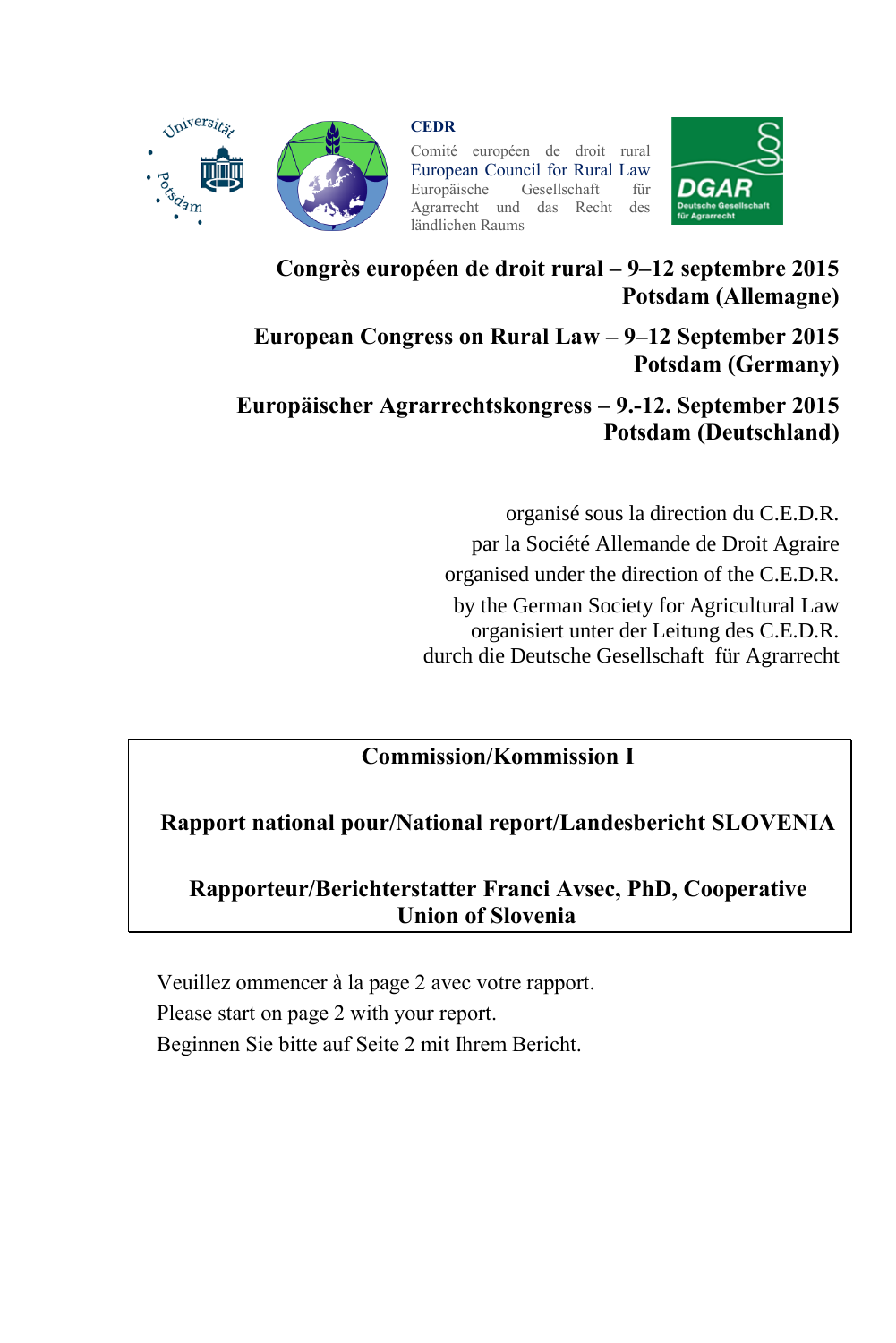#### **I. Agricultural Policy**

1. To what extent is there social and political acceptance of market management instruments and agricultural aid in your country?

The social and politica acceptance of market management and agricultural aid in Slovenia can be illustrated by the public opinion surveys which focussed on the role of the common agricultural policy in supporting sustainable agricultural and comprehensive rural development.

According to the Eurobarometer survey conducted in 2013, the proportion of persons who say they know the details of the CAP's support is in Slovenia higher (14%) than the average in the EU  $(8\%)^1$ what may be explained by the relatively great portion of rural population (43.7%) and dispersed farm structure (72,377 holdings with average physical size 6.6 hectars of utilized agricultural area per holding<sup>2</sup>).

The principle that giving support to farmers in a fairer and more targeted way was considered to be a "very good thing" by 60% respondents from Slovenia compared to 54% from the whole EU according to the Eurobarometer survey in 2013.<sup>3</sup>

Similarly, linking the financial aid given to farmers to compliance with farming practices which benefit the environment was supported as a "very good thing" in 2013 by 60% of the respondents from Slovenia (12 percent points more than in 2009) and on average by 52% respondents from the whole EU  $(+ 3$  percent points more than in 2009).<sup>4</sup>

 $\overline{a}$ 

<sup>&</sup>lt;sup>1</sup> Europeans, Agriculture And The Common Agricultural Policy (CAP) Report. Special Eurobarometer 410, Fieldwork: November – December 2013 Publication: March 2014, p. 16.

<sup>2</sup> Rural development programme of the Republic of Slovenia 2014-2020, p. 66.

<sup>3</sup> Europeans, Agriculture And The Common Agricultural Policy (CAP) Report. Special Eurobarometer 410, Fieldwork: November – December 2013 Publication: March 2014, p. 21 and 25.

<sup>4</sup> Ibidem, p. 26.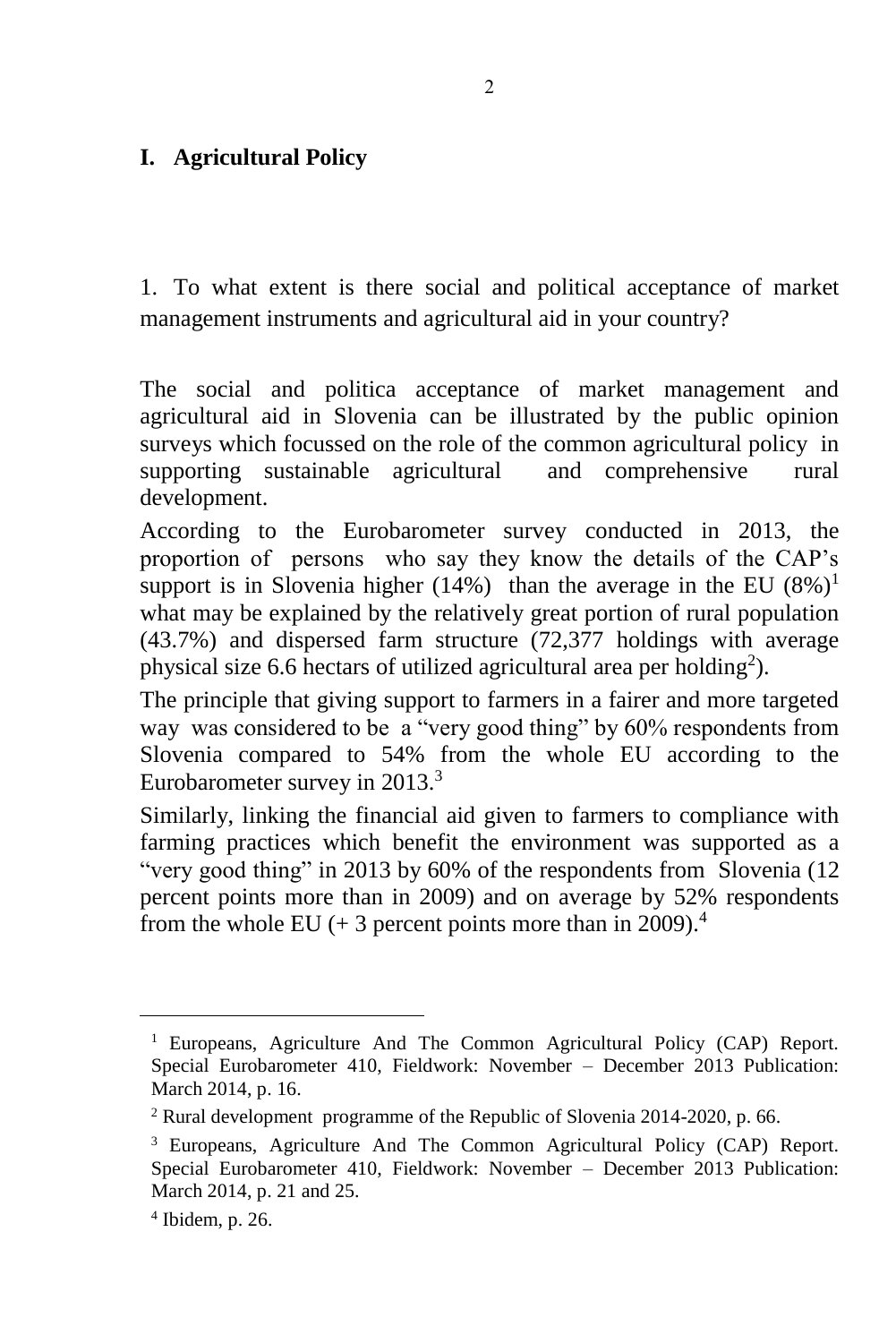Financial support of the EU to farmers was in Slovenia considered about right by 46% respondents (compared to the 45% in the whole EU), while 26% respondents in Slovenia considered this suport to be too low (compared to substantially lower average of the EU -  $13\%$ )<sup>5</sup> what can be also explained by the small average size of Slovenian farms and natural constraints for farming activities on more than ¾ of the agricutural areas in Slovenia. Support for farms facing climate and economic incertainties and health hazards was considered very imporant by 48% European and 62% Slovenian respondents in 2003.<sup>6</sup>

2. How is the CAP reform of 2013 perceived in terms of agricultural policy in your country?

The agricultural economists stress that the development of primary agricultural production depends, not only on agricultural policy measures, but also on market conditions, which is reflected through price levels and price relations. In relatively stable or more likely predominant negative price trend on some key markets (e.g. milk) one can expect further stagnation or even contraction of the Slovenian agriculture aggregate output.<sup>7</sup>

3. What have been the consequences of the CAP reform of 2013 on the income structure of farmers in your country?

The results of the partial equilibrium model and the farm level model indicate that the CAP reform started in 2014 will have moderate effect on the level of agricultural sectors. However, significant redistribution effects between farms are expected. These effects will have negative impacts on agricultural holdings that will progressively loose historical payments which have importantly determined their revenue situattion

<sup>5</sup> Ibidem, p. 31 and 32.

<sup>6</sup> Ibidem, p. 33 and 34.

<sup>7</sup> Presoja razvojnih možnosti slovenskega kmetijstva do leta 2020. Zaključno poročilo o rezultatih ciljnega raziskovalnega projekta – 2012.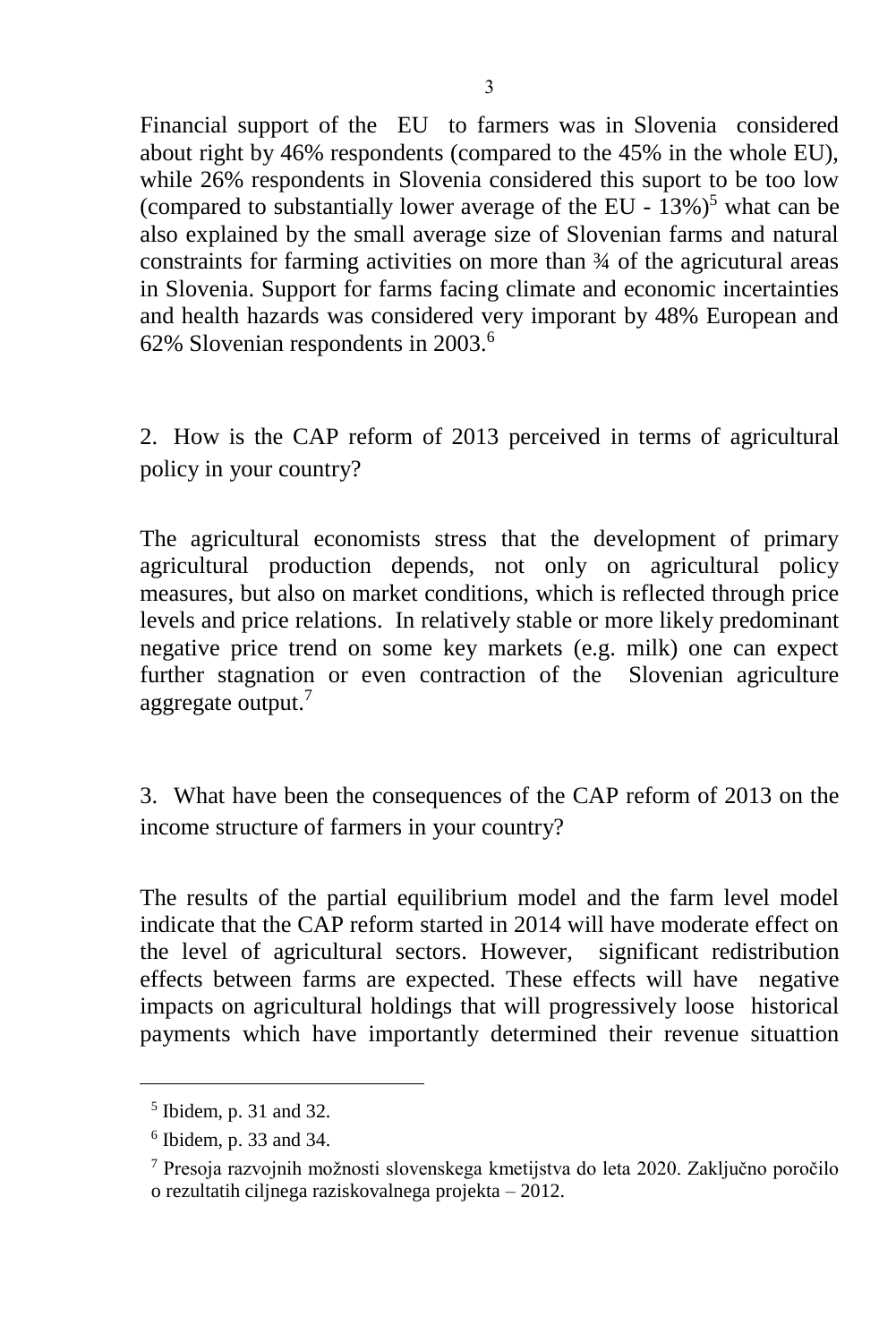(for instance, more intensive cattle farmers). The gradual abolishment of differentiation in regional payments will cause income losses also for farmers with prevalently arable areas. On the other hand, agricultural holdings employing mostly grassland and managed in less intensive way will be better off.  $8$ 

4. Are there already views in your country on the further development of the CAP (and, in particular, the mid-term review)?

The leading Slovenian agricultural economist Professor Emil Erjavec declared in 2014 that the reformed CAP would hardly remain unreformed throughout all seven years period (2014-2020). Further corrections might be expected with a high probability. According to him, the goals of the CAP should be more clearly represented to a wider public, not only to agricultural community. He expects that the scheme of direct payments will have to be simplified while the approach to the rural development policy should be more decentralised due to differences between 28 Member States. A discussion about new measures, for instance about risk management, is also possible.<sup>9</sup>

## **II. Legal Structure**

5. Which legal acts implement the CAP reform of 2013 in your country?

In 2014, the Slovenian Agriculture  $Act^{10}$  was amended for the second time also with a view of adjustmet of its provisions to the main changes

 $\overline{a}$ 

<sup>8</sup> Presoja razvojnih možnosti slovenskega kmetijstva do leta 2020. Zaključno poročilo o rezultatih ciljnega raziskovalnega projekta – 2012.

<sup>9</sup> Minutes of the 3rd Session of Committee for Agriculture, Forestry and Food and of the 8th Session of the European Affairs Committee of the State Council, 14 November 2014.

[http://www.dz-](http://www.dz-rs.si/wps/portal/Home/deloDZ/seje/evidenca?mandat=VII&type=magdt&uid=E6CDAEB39FF2D681C1257D88002EFEB8)

[rs.si/wps/portal/Home/deloDZ/seje/evidenca?mandat=VII&type=magdt&uid=E6CDA](http://www.dz-rs.si/wps/portal/Home/deloDZ/seje/evidenca?mandat=VII&type=magdt&uid=E6CDAEB39FF2D681C1257D88002EFEB8) [EB39FF2D681C1257D88002EFEB8](http://www.dz-rs.si/wps/portal/Home/deloDZ/seje/evidenca?mandat=VII&type=magdt&uid=E6CDAEB39FF2D681C1257D88002EFEB8) (30 June 2015)

<sup>10</sup> Zakon o spremembah in dopolnitvah Zakona o kmetijstvu (ZKme-1B), Ur. l. (Official Journal of) RS, št. (No) 26/2014.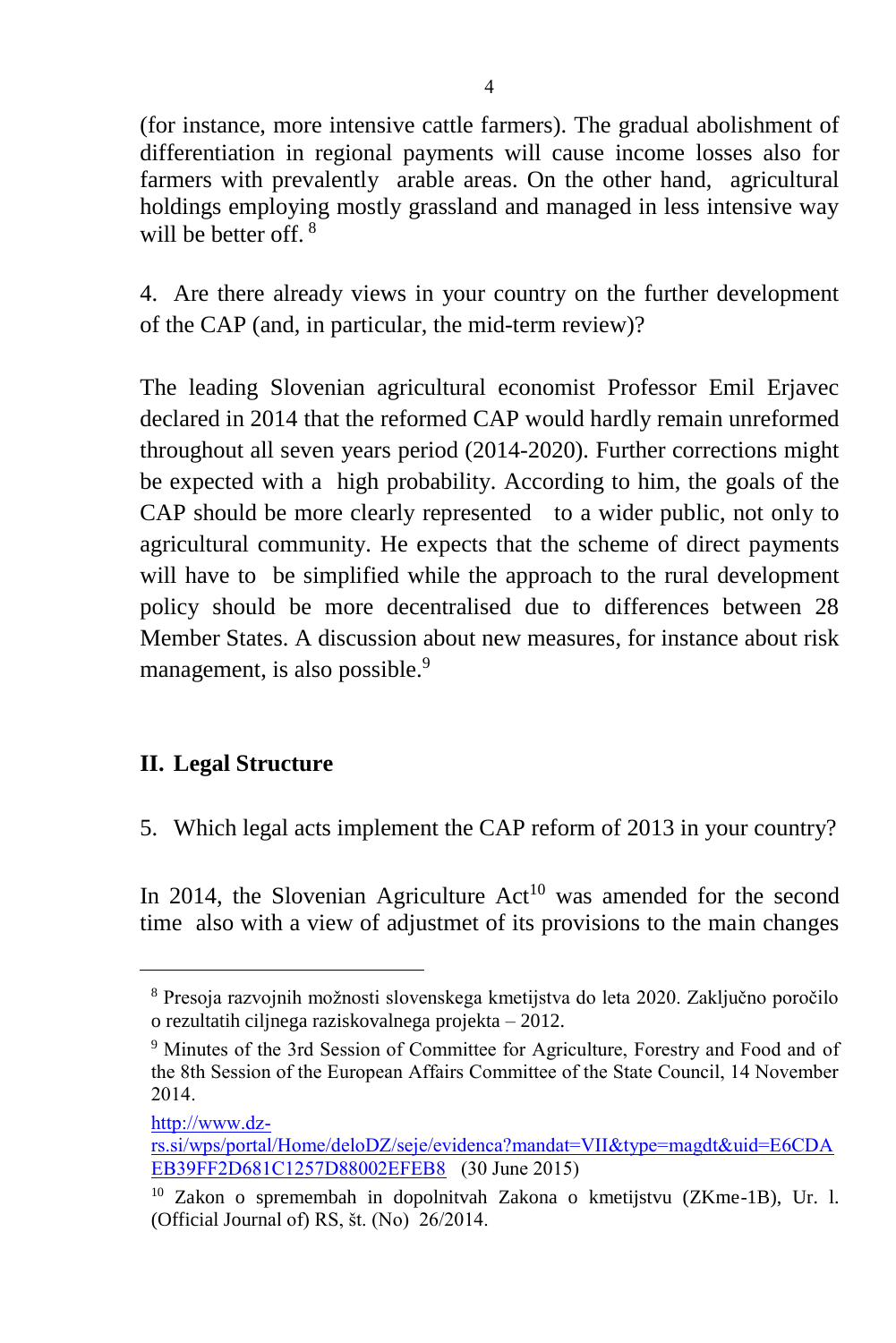that had occurred in the EU agricultural legislation since ist previous amendments in 2012. The amended Act explicitly enumerates the EU legislative acts concerning the quality schemes of agricultural prodicts and foodstuffs (Regulation 115/2012) and reforming the CAP, from the rural development (Regulation 1305/2013), financing, management and monitoring of the CAP (Regulation 1306/2013), direct payments (Regulation 1307/2013) to the common organisations of markets (Regulation 1308/2013).

The issues that the Regulations of the European Parliamnt and Council 1306/2013 and 1307/2013 as well as the delegated and implementing Regulations oft he Commission left to the detailed provisions of member States are implemented Decree on direct payments schemes<sup>11</sup>.

Several Decrees were issued by the Government to implement the Rural Development programme of the Republic of Slovenia 2014-2020:

- CLLD Decree - Decree on the implementation of community-led local development in programm period  $2014-2020^{12}$ ,

Decree on the 2014 animal welfare measure pursuant to the Rural Development Programme of the Republic of Slovenia 2014–2020<sup>13</sup>,

Decree on the 2015 animal welfare measure pursuant to the Rural Development Programme of the Republic of Slovenia 2014–2020<sup>14</sup>,

Decree on agricultural-environmental-climate measures involving payments, organic farming, and payments for naturally and otherwise specifically less favoured areas pursuant to the Rural Development Programme of the Republic of Slovenia 2014–2020<sup>15</sup>.

 $\overline{a}$ 

<sup>11</sup> Uradni list RS, št. 2/2015, 13/2015.

<sup>12</sup> Uredba o izvajanju lokalnega razvoja, ki ga vodi skupnost v programskem obdobju 2014–2020 (Uradni list RS, št. 42/2015).

<sup>13</sup> Uredba o ukrepu dobrobit živali iz Programa razvoja podeželja Republike Slovenije za obdobje 2014-2020 v letu 2014 (Uradni list RS, št. 15/2014 in 35/2015).

<sup>&</sup>lt;sup>14</sup> Uredba o ukrepu Dobrobit živali iz Programa razvoja podeželja Republike Slovenije za obdobje 2014–2020 v letu 2015 (Uradni list RS, št. 8/2015).

<sup>15</sup> Uredba o plačilih za ukrep kmetijsko okoljsko podnebnih plačil, ekološko kmetovanje in območja z naravnimi ali drugimi posebnimi omejitvami iz Programa razvoja podeželja Republike Slovenije za obdobje 2014-2020 (Uradni list RS, št. 13/2015, 21/2015, 30/2015).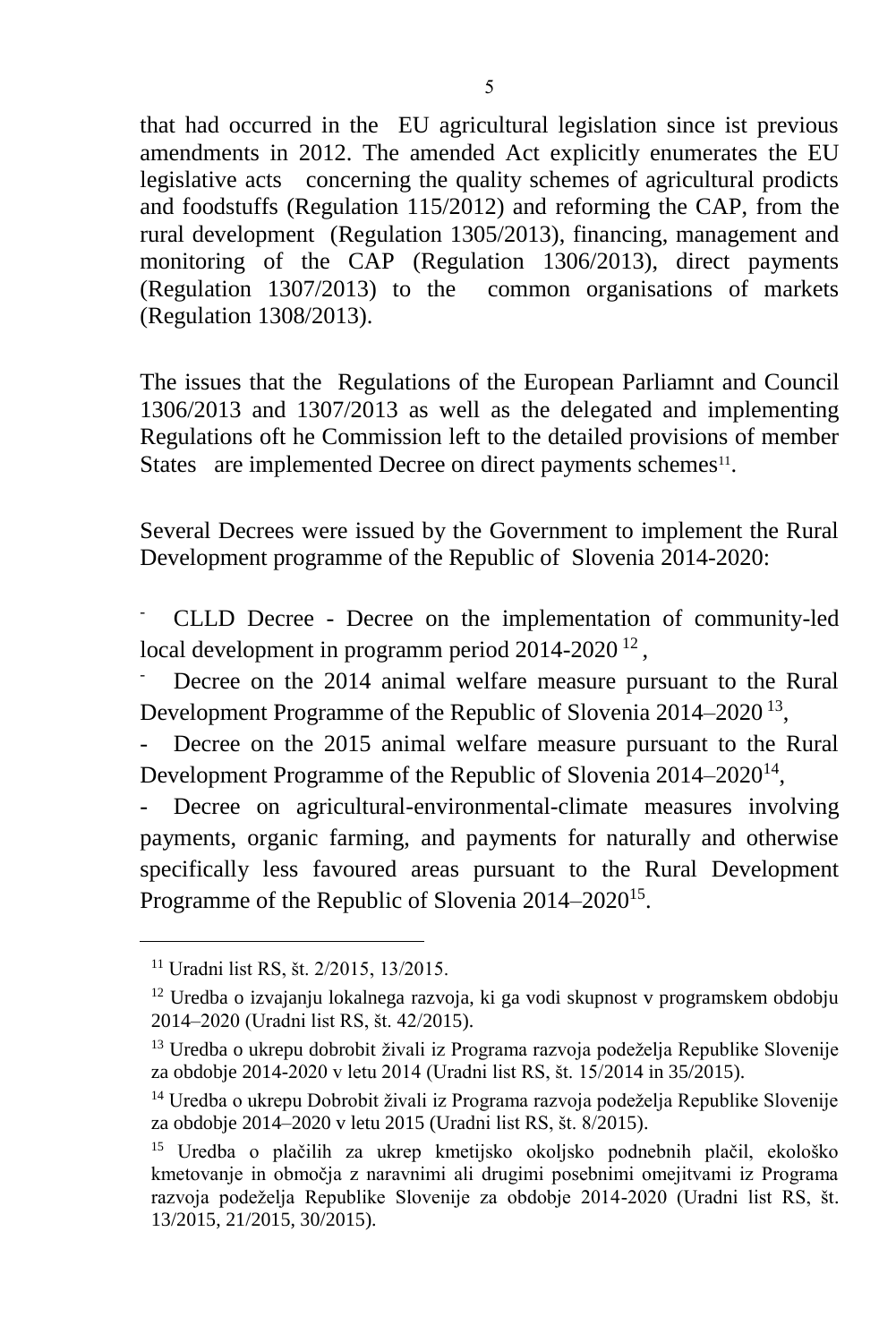Some Governemnt Decrees are being prepared or submitted for public discussion and planed to be issued in the second half of 2015:

Decree on mesures for improvement of competitiveness in agricultural, food and forestry sector in the Rural Development Program of the Republic of Slovenia 2014-2020 ("Investment decree"),

Decree on implementing of the submeasure "Aid for start-ups of young farmers" in the Rural Development Program of the Republic of Slovenia 2014-2020,

Decree on implementing of the cooperation measure in the Rural development Program of the Republic of Slovenia 2014-2020.

6. What is the national definition of "active farmer" for the purposes of Art. 9 of Regulation No. 1307/2013?

The Slovenian Decree on direct payments schemes specifies that mowing at least once a year until 15 October is regarded as the maintenance of agricultural land in the state suitable for grazing or cultivation without any preparatory measures that go beyond the use of traditional agricultural methods and machinery (point 8 of Art. 2).

No new non-agricultural activity was added to the list of excluded activities in Regulation 1307/2013 (operating of operate airports, activities in Regulation  $1307/2013$ railway services or/and waterworks, real estate services, operating of permanent sport and recreational grounds). The three exceptions already provided by Regulation 1307/2013 when a person or a group of persons performing one or more excluded non-agricultural actuivities may be regarded as an active farmer are only more in detail regulated by the Slovenian Decree (Art. 6).

Slovenia neither used the option to set lower threshold from agricutlural activities than 1/3 not the option to establish alternative criteria allowing an entity to demonstrate that its agricultural activities are not insignificant.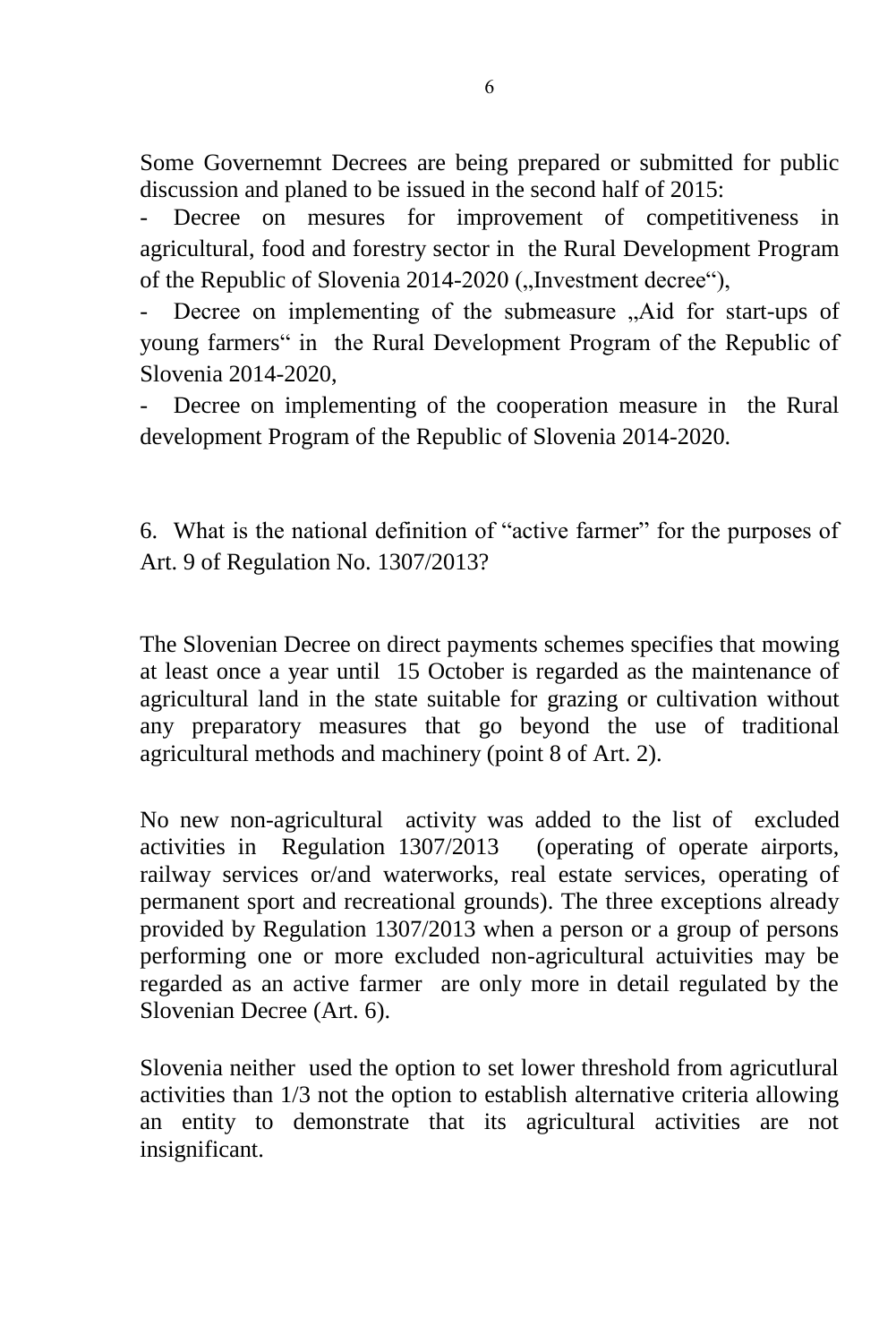7. How is "degressivity"/"capping" in art. 11 of Regulation No. 1307/2013 being implemented in your country?

Decree on direct payments schemes expressly refers to the first and second paragraph of Art. 11 of Regulation 1307/2013 that provide a reduction of direct payments to be granted to a farmer for a given calendar year by at least 5 % for the part of the amount exceeding EUR 150 000 and a subtraction of salaries linked to an agricultural activity actually paid and declared by the farmer in the previous calendar year, including taxes and social contributions related to employment, from the amount of direct payments to be granted.

8. How are young farmers supported in your country?

Within the Pillar 1 of CAP, the new scheme for young farmers will additionally support generational renewal in the agricultural sector since 1% of the national envelope for direct payments are dedicated to this scheme.

The Slovenian Rural Development Programme foresees farm start-up and development aid for young farmers. These measures may facilitate the first years of setting up a farm, and thus stimulate young people to continue the agricultural activity and employ in the agricultural sector. Approximately EUR 61 million are allocated to both measures. 2,500 young farmers (3.45% of agricultural holdings) are expected to be supported with start-up aid.<sup>16</sup>

<sup>&</sup>lt;sup>16</sup> Rural Development Programme of the Republic of Slovenia 2014-2020, p. 111.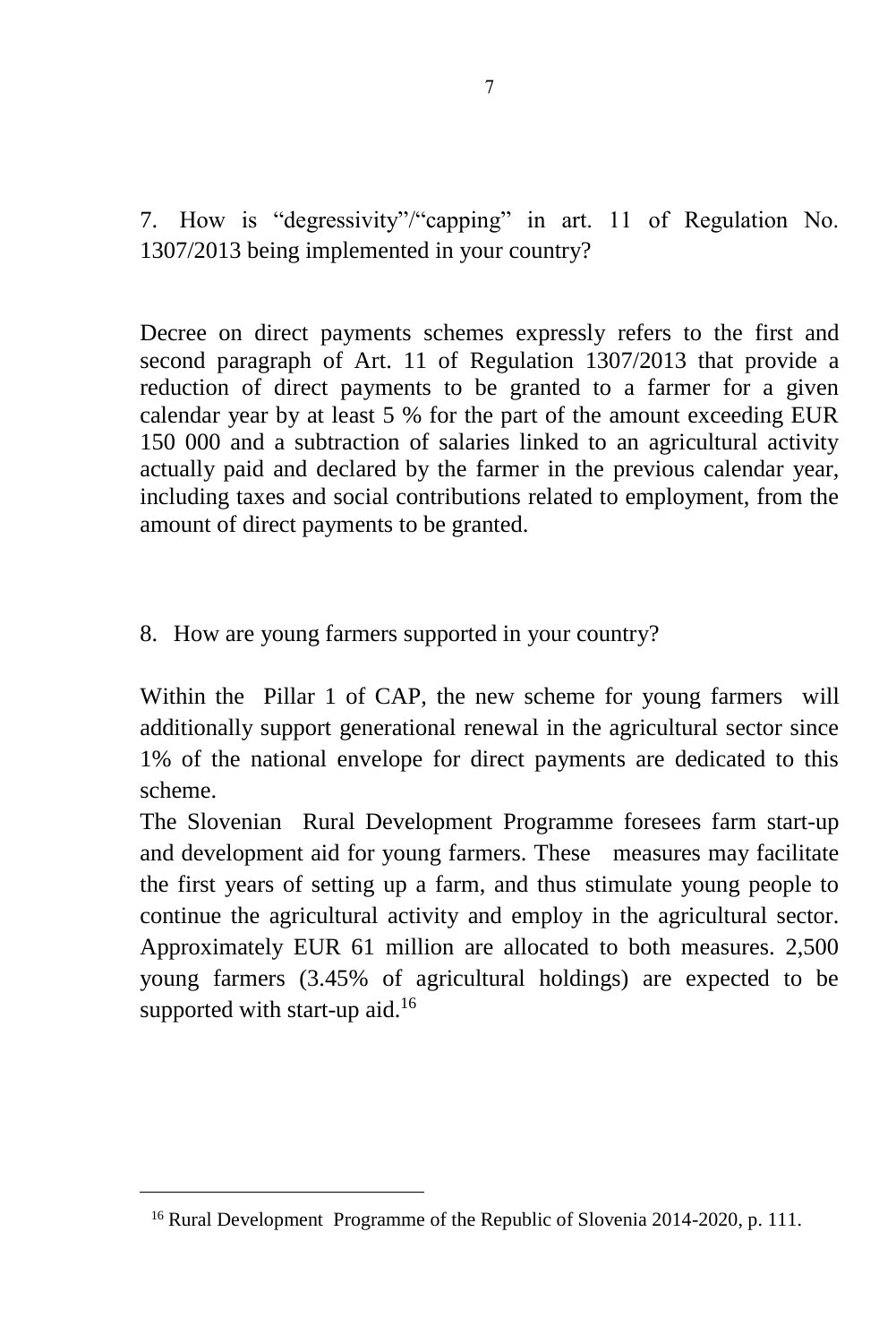9. Are any funds for direct payments used for coupled support in your country?

Slovenia decided to use up to 15 % of the annual national ceiling set out in Annex II of Regulation 1307/2013 for following following sectors and productions:

- cereals (up to 5% of the annual national ceiling, for an area of 60,687 hectares),
- milk production in mountain regions (up to 3,5% of the annual national ceiling, for 39,163 cows),
- beef and veal (up to 3% of the annual national ceiling, for breeding of 82,598 bulls and oxen),
- vegetables (up to 1% of the annual national ceiling, fort an area of 3,881 hectars) and
- protein crops (up to 2% of the annual national ceiling, fort an area of 6,574 hectars, see Art. 26-41 of Decree on direct payments scheme).

10. How is the small farmers scheme in art. 61 ff. of Regulation No. 1307/2013 being implemented in your country?

The Slovenian Decree on direct payments schemes used the option to establish a scheme for small farmers in accordance with the conditions laid down in Title IV of Regulation 1308/2013 ("small farmers scheme"). The total amount of payments due under the small farmers scheme may not exceed 10 % of the annual national ceiling set out in Annex II of Regulation 1307/2013, otherwise a linear reduction to the amounts to be paid is applied. Slovenia used the option provided in point (b) of the first subparagraph in Article 63(2) of Regulation 1307/2013 and decided to grant participating farmers in the small farmers scheme an amount equal to the total value of the payments to be allocated to the farmer in 2015 under Titles III and IV of Regulation 1307/2013. The amount shall be between EUR 500 and EUR 1,050 (Article 63(1) of Regulation 1307/2013 fixes the upper limit at a higher amount - EUR 1,250).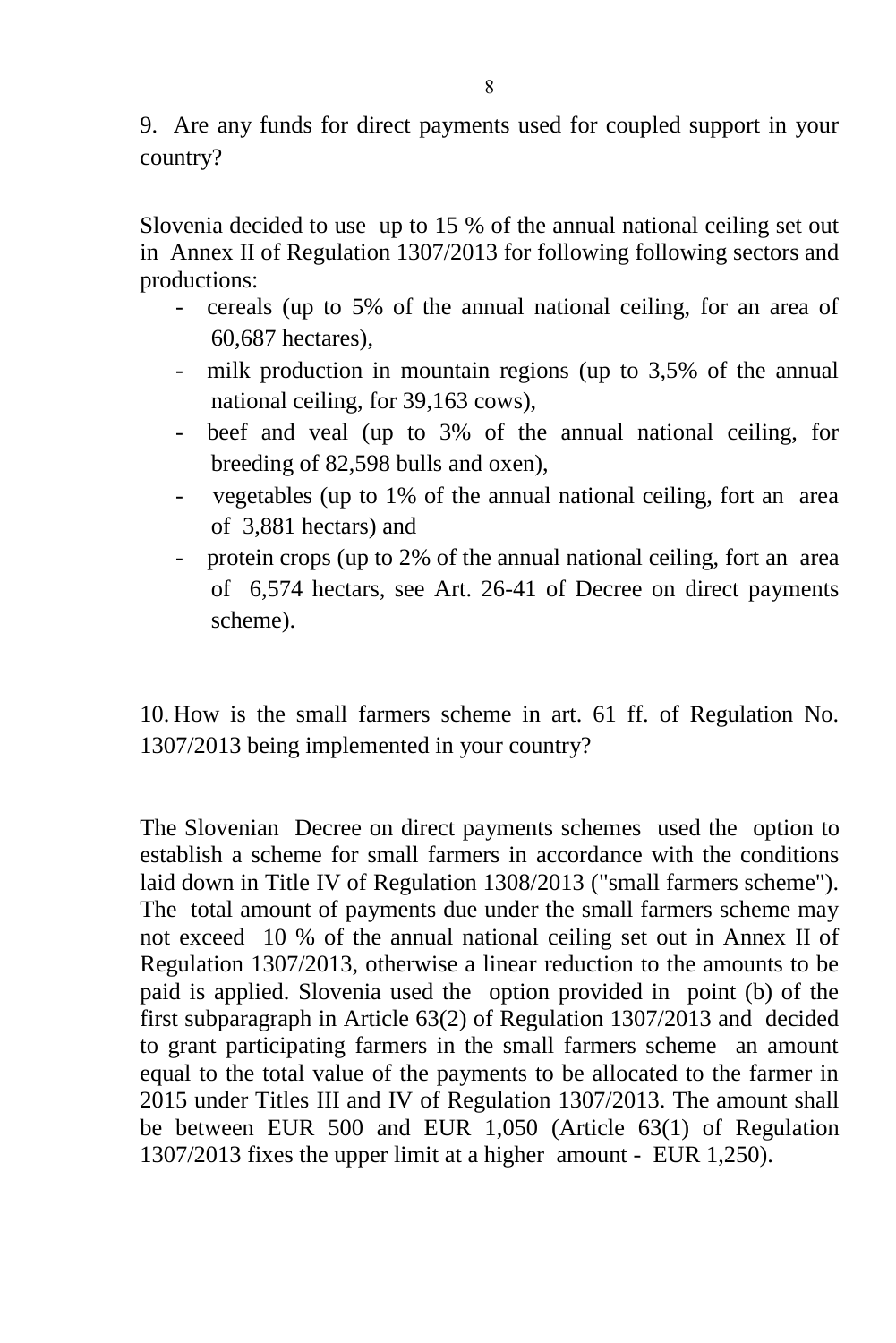11. What consequences does the phasing-out of the milk quota system have in your country, with particular reference to producer organisations and interbranch organisations?

In the period from April 2014 to April 2015 the raw milk price fell by 17% on average in the whole EU and by 20% in Slovenia, where it is lower also in absolute terms (28,5 EUR/100 kg) than the EU average price (31,3 EUR/100 kg). 17

The requirements regarding the minimum number of members and quantity of marketed milk through producer organisations in milk sector were laid down in 2014. However, no organisation applied for recognition as a producer organisation in the milk sector since all questions regarding the role of producer organisations in quality schemes and promotion measures, collective investments and special support for setting up of such entities have not been regulated yet.

12. To what extent is the shifting of funds from the first to the second pillar possible and is this considered to be reasonable in terms of agricultural policy?

Since many measures from the first pillar complement corresponding measures from the second pillar, Slovenia has not opted for flexibility so far.

## **III. Greening**

 $17$  Milk Market Observatory, EU prices of cow's raw milk in euro/100 kg.

[http://ec.europa.eu/agriculture/milk-market-observatory/pdf/eu-raw-milk-prices\\_en.pdf \(30](http://ec.europa.eu/agriculture/milk-market-observatory/pdf/eu-raw-milk-prices_en.pdf%20(30) June 2015)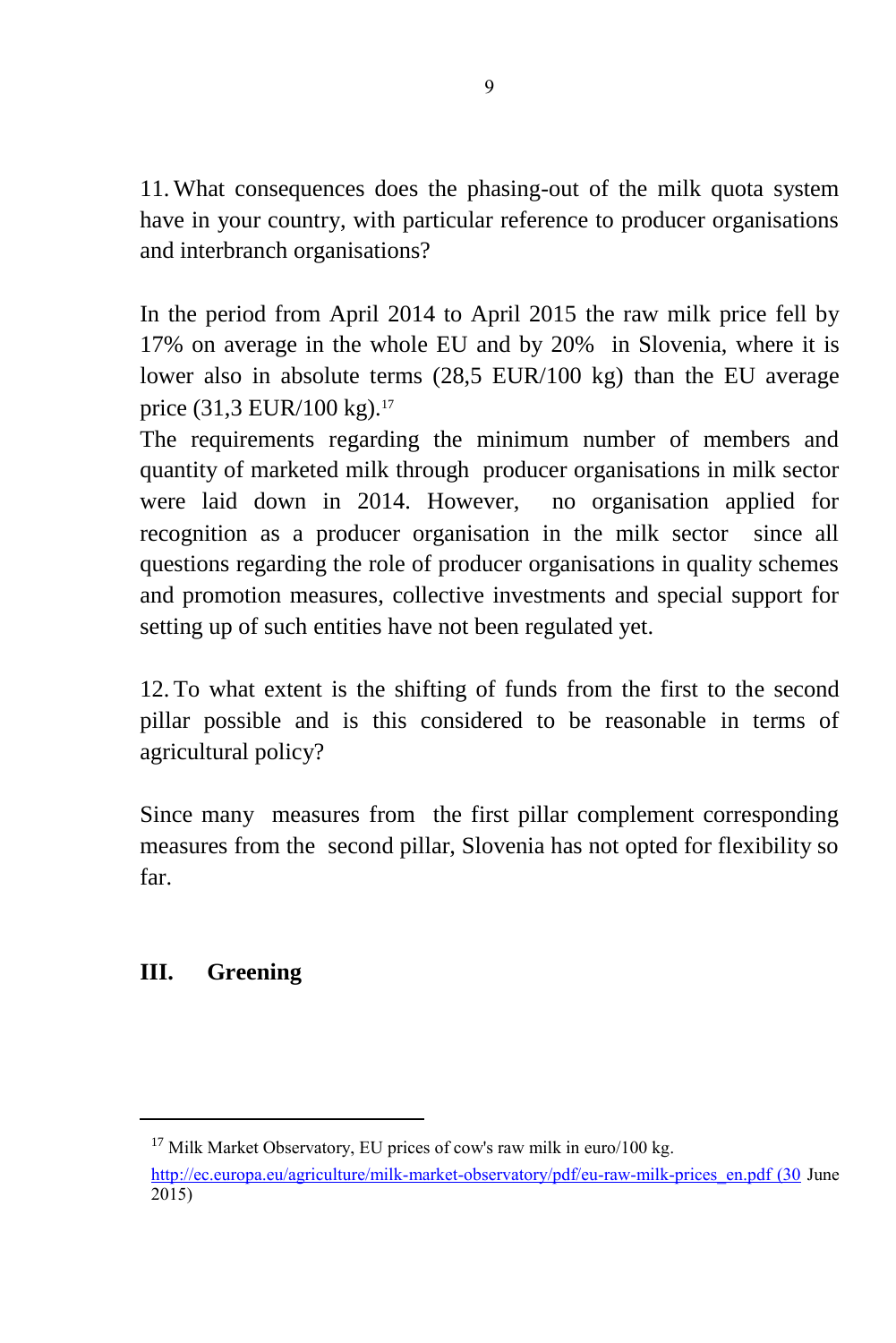13. Is the greening of agriculture being promoted separately? How has the greening component in art. 43 ff. of Regulation No. 1307/2013 been implemented? Have "equivalent practices" been recognised?

The "greening" component of direct payments is foreseen for those farmers who observe agricultural practices beneficial for the climate and the environment on all their eligible surfaces. According to Art. 47(1) of Reguilation 1307/2013, Slovenia will use 30 % of its annual national ceiling set out in Annex II to finance the green component of payments.

Organic farmers benefit from the "greening" component without needing to fulfil any further obligation regarding those units of their holding on which they fulfil the conditions laid down in Council Regulation (EC) No 834/2007.

Agricultural practices stimulated by the green component are those explicitly provided in Art. 43(2) of Regulation 1307/2013: (1) crop diversification; (2) maintaining ecological sensitive existing permanent grassland and (3) ecological focus area on the agricultural area.

According to Art 40(1) of Regulation 639/2014/EU the farmer must comply with diversification requirement in the period from 7 May to 31 July of the current year.

Ecologically sensitive grassland are, according to Decree on direct payments scheme, those areas covered by Natura 2000 where at least two species or habitat types are assessed to be in the poor state of conservation and are located in areas where such protection aim to increase the areas of grassland in accordance with the Programme management of Natura 2000 sites for the period 2014-2020 (Art. 21).

Within the Rural development program, a special decree with very detailed provisions covers payments for (1) agricultural-environmentalclimate measures, (2) organic farming and (3) naturally and otherwise specifically less favoured areas pursuant to the Rural Development Programme of the Republic of Slovenia 2014–2020.

Agricultural-environmental-climate measures require certain eligibility criteria that must be met by beneficiaries (for instance, minimum agricultural area, minimum prior training, program of activities of the holding).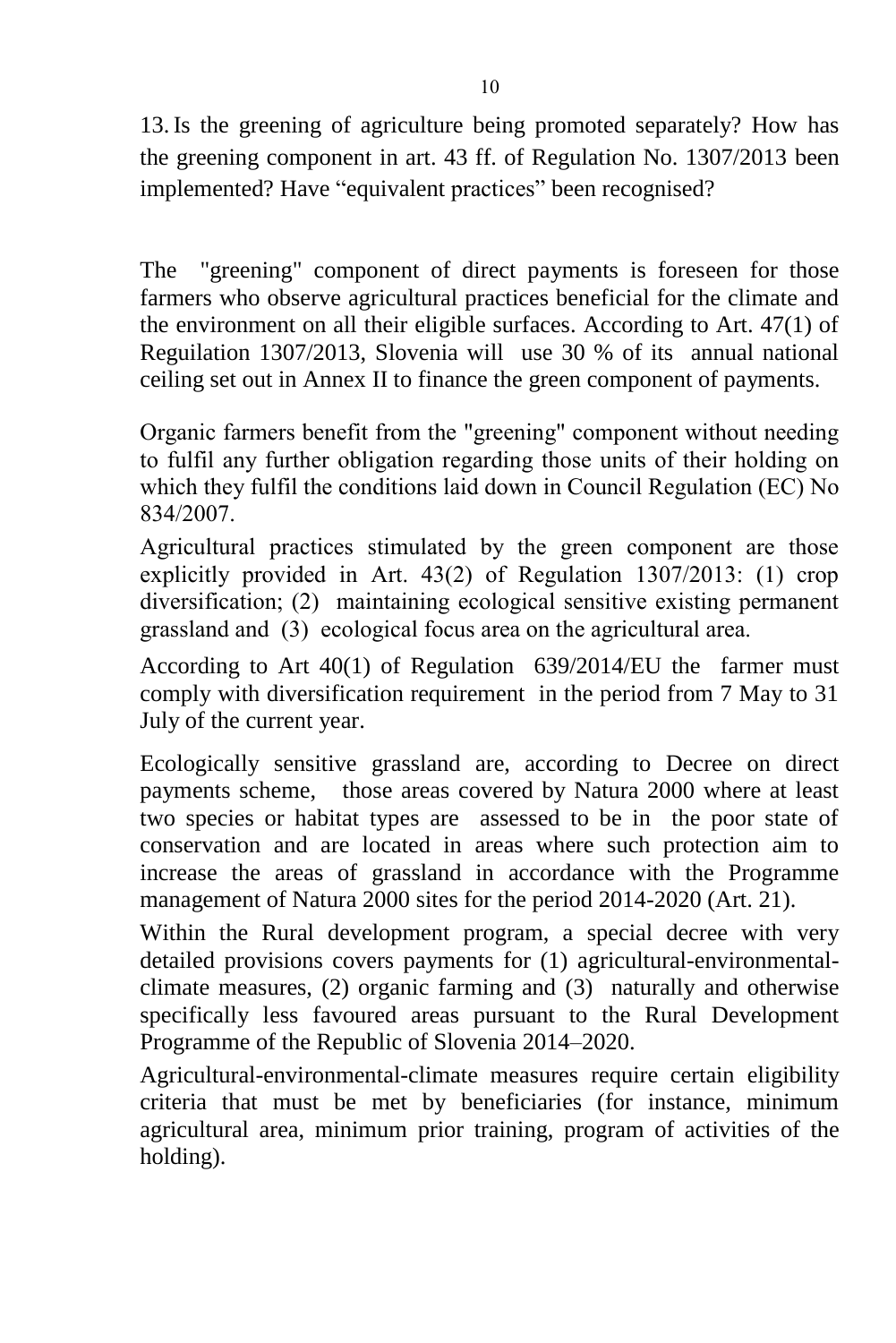These measures are implemented through 19 operations including the mandatory and optional requirements. Thus, for instance, the crop and vegetable production includes two mandatory requirements: (1) five-year rotation and (2) rapid soil tests on the content of mineralized nitrogen in the soil as well as eight optional requirements: (1) fertilization with organic fertilizers with low atmospheric emissions, (2) sowing green manure plants (green manure), (3) use of antiinsect networks, (4) using only plant protection products which are permitted in the narrowest water protection areas, (5) use of drapes or mechanical weed control, (6) conserving tillage, (7) greening of arable land and (8) non-hardy honey crops.

14. Does your country provide additional payments for areas with natural constraints?

Slovenia foresees payments for areas with natural constraints (ANC), since ANC represent a major share (75.3%) of the total Slovenian utilized agriculatural area ( UAA) in 2013. ANC are divided into three categories : (1) mountain areas (55.7% of total UAA), (2) other areas with natural handicaps (3.6 % of total UAA) and (3) areas with specific handicaps (16 % of total UAA).<sup>18</sup>

The ANC payment is calculated on the basis of the following formula:

ANC payment/ha = fixed part + (no. of points of agricultural holding  $x$ ) point value x 0.45)

The fixed part of the payment is the amount determined according to the difficulty ranking of an agricultural holding.

The variable part of the payment is calculated for every agricultural holding separately. It is calculated as 0.45 share of the product of number of points prescribed for an individual agricultural holding on the basis of the register of agricultural holdings in ANC and the point value. The point value is 0.40 EUR.

<sup>18</sup> Rural development programme of the Republic of Slovenia 2014-2020, p. 68.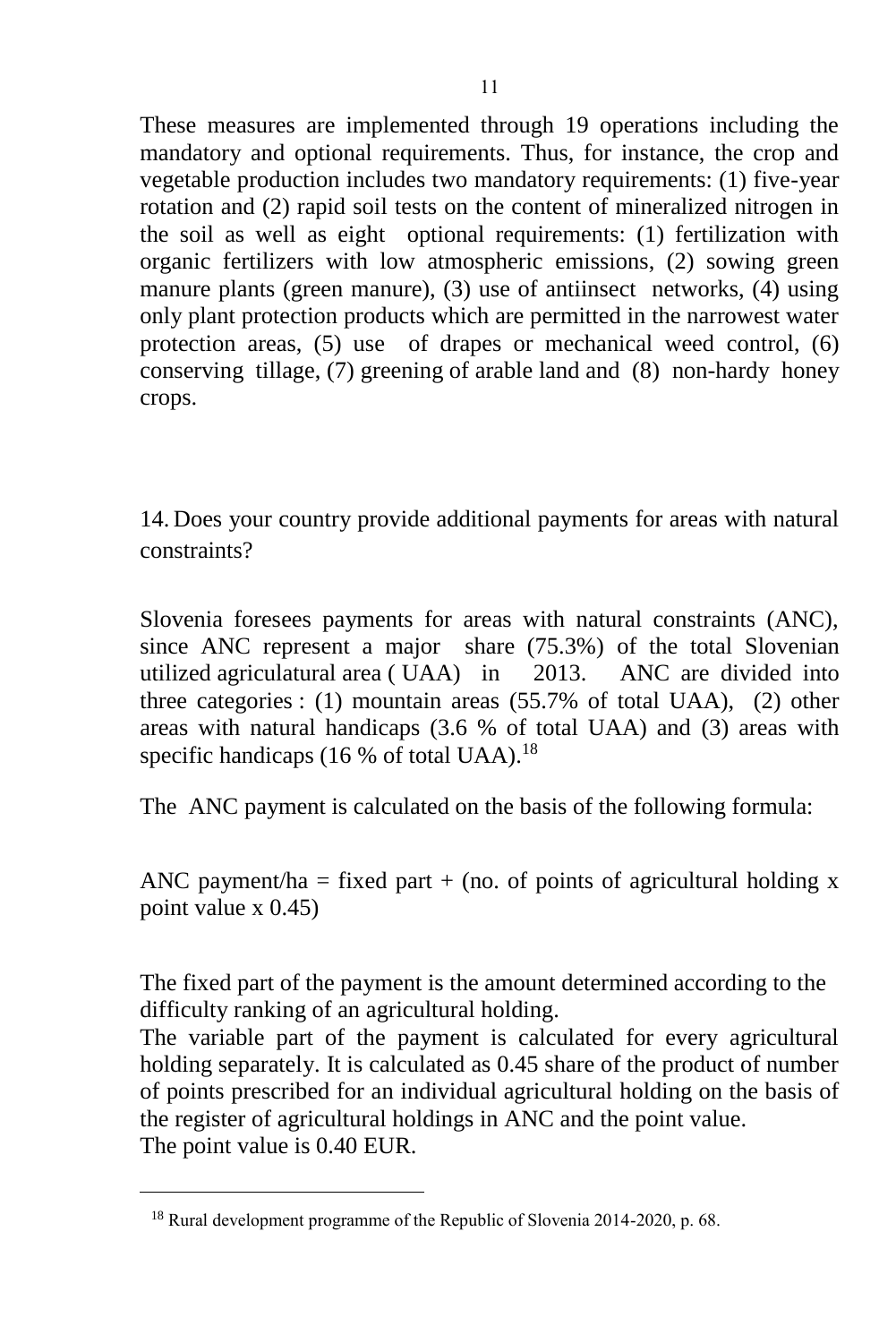The number of points reflects the differences in production costs per unit of land between the areas facing constraining factors and areas without constraints for agricultural production.

The maximum amount of payments in mountainous areas is 450 EUR/ha. If the calculated amount of compensatory payments exceeds that limit, the amount of payment to the respective agricultural holding is reduced so that the maximum amount of payment is 450 EUR/ha for an agricultural holding in a mountainous area.

The minimum payment for a hectare is 25 EUR/ha.

## **IV. Enforcement and Transparency**

15. Are there any specific enforcement problems in your country concerning the control of agricultural aid?

No specific enforcement problems have been reported so far.

16. Is the information on beneficiaries of agricultural aid being published and, if so, to what extent?

In accordance with Commission Regulation (EU) No. 908/2014 and Commission Regulation (EU) No. 1306/2013, Slovenian Agency for agricultural Markets and Rural Development (ARSKTRP) published all beneficiaries who received funding from the European agricultural funds in the European budget year 2014.

The data relate to the period from 16 October 2013 - 15 October 2014 for all beneficiaries who may be natural and legal persons. Notice is given about:

> 1) name and surname of the beneficiary who is an individual or name of the legal entity (in the case of natural persons, who together receive  $\epsilon$  1,050 or less, instead of the name and surname a 5-digit code published),

2) municipality and administrative unit,